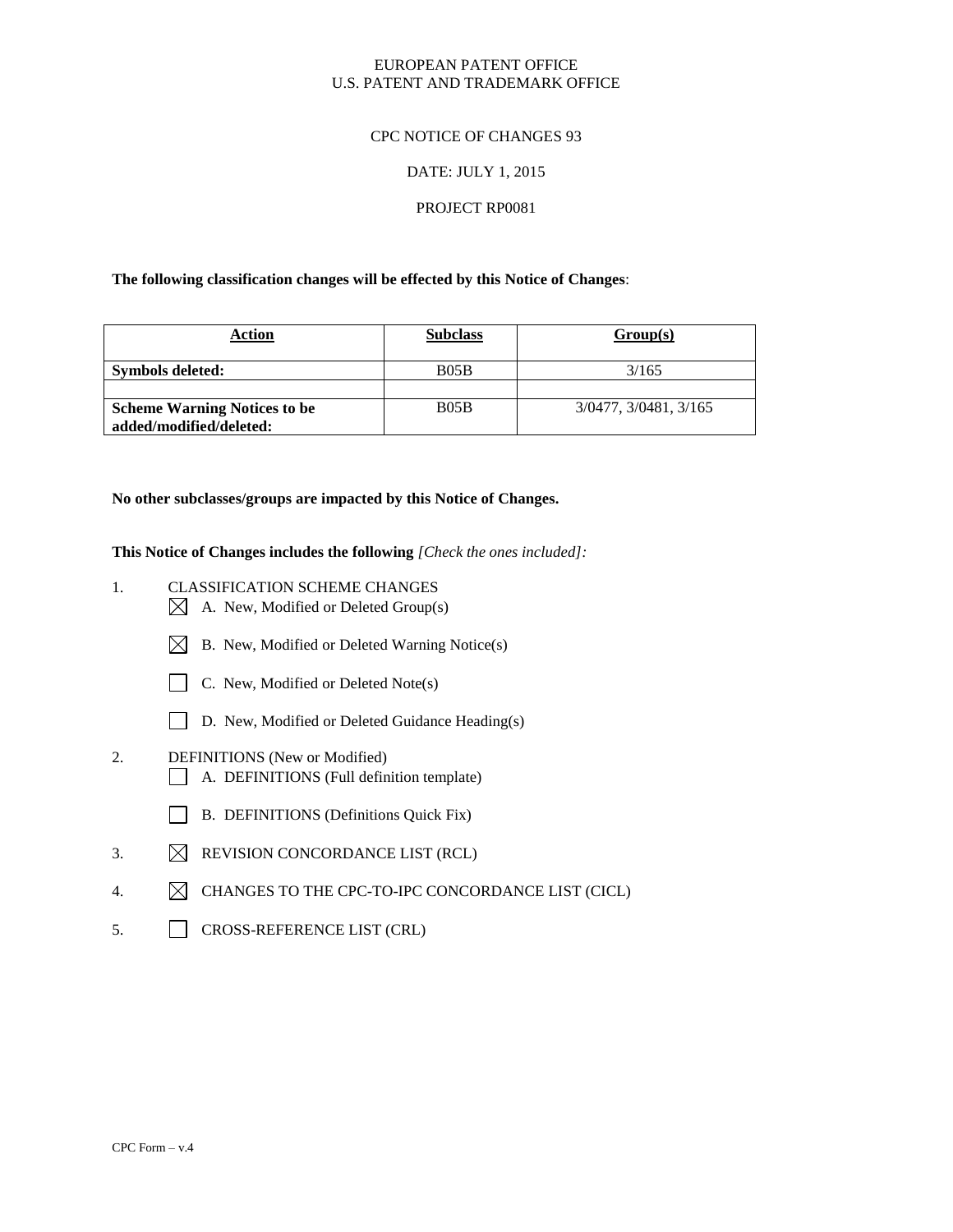# DATE: JULY 1, 2015

### PROJECT RP0081

### 1. CLASSIFICATION SCHEME CHANGES

### A. New, Modified or Deleted Group(s)

### **SUBCLASS B05B - SPRAYING APPARATUS; ATOMISING APPARATUS; NOZZLES**

| $Type*$ | <b>Symbol</b> | <b>Indent</b><br><u>Level</u><br><b>Number</b><br>of dots<br>(e.g. 0,<br>1, 2) | <u>Title</u><br>(new or modified)<br>"CPC only" text should normally be<br>enclosed in {curly brackets}** | <b>Transferred to</b> "  |
|---------|---------------|--------------------------------------------------------------------------------|-----------------------------------------------------------------------------------------------------------|--------------------------|
|         | B05B3/165     | 3                                                                              | (by impact motive means, e.g., of hammer)<br>type                                                         | B05B3/0477<br>B05B3/0481 |

\*N = new entries where reclassification into entries is involved; C = entries with modified file scope where reclassification of documents from the entries is involved;  $Q = new$  entries which are firstly populated with documents via administrative transfers from deleted (D) entries. Afterwards, the transferred documents into the Q entry will either stay or be moved to more appropriate entries, as determined by intellectual reclassification; E= existing entries with enlarged file scope, which receive documents from C or D entries, e.g. when a limiting reference is removed from the entry title;  $M =$  entries with no change to the file scope (no reclassification);  $D =$  deleted entries;  $F =$  frozen entries will be deleted once reclassification of documents from the entries is completed;  $U =$  entries that are unchanged.

#### NOTES:

- \*\*No {curly brackets} are used for titles in CPC only subclasses, e.g. C12Y, A23Y; 2000 series symbol titles of groups found at the end of schemes (orthogonal codes); or the Y section titles. The {curly brackets} are used for 2000 series symbol titles found interspersed throughout the main trunk schemes (breakdown codes).
- For U groups, the minimum requirement is to include the U group located immediately prior to the N group or N group array, in order to show the N group hierarchy and improve the readability and understanding of the scheme. Always include the symbol, indent level and title of the U group in the table above.
- All entry types should be included in the scheme changes table above for better understanding of the overall scheme change picture. Symbol, indent level, and title are required for all types except "D" which requires only a symbol.
- #"Transferred to" column must be completed for all C, D, F, and Q type entries. F groups will be deleted once reclassification is completed.
- When multiple symbols are included in the "Transferred to" column, avoid using ranges of symbols in order to be as precise as possible.
- For administrative transfer of documents, the following text should be used: "< administrative transfer to XX>" or "<administrative transfer to XX and YY simultaneously>" when administrative transfer of the same documents is to more than one place.
- Administrative transfer to main trunk groups is assumed to be "invention information", unless otherwise indicated, and to 2000 series groups is assumed to be "additional information".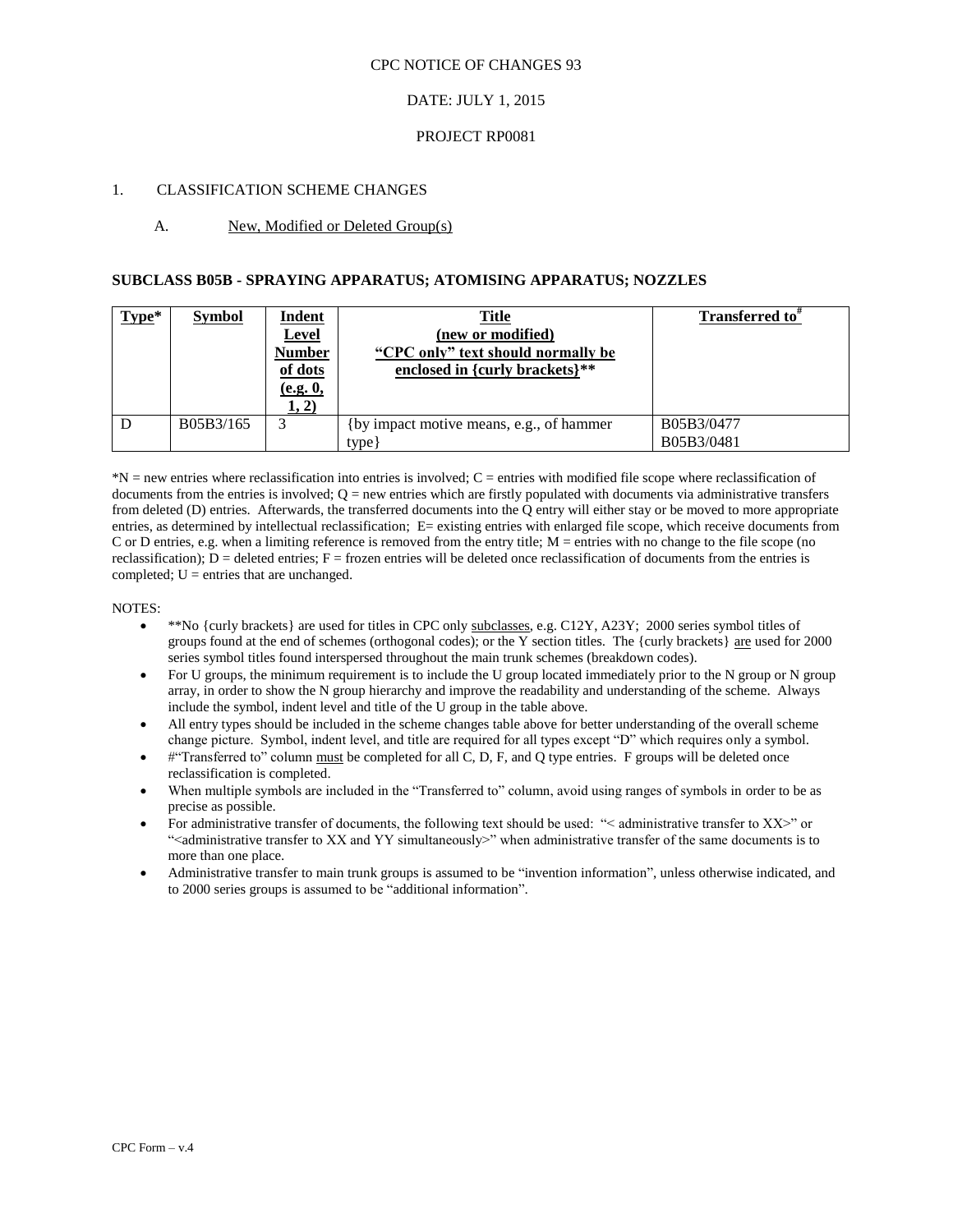# DATE: JULY 1, 2015

### PROJECT RP0081

# B. New, Modified or Deleted Warning notice(s)

# **SUBCLASS B05B - SPRAYING APPARATUS; ATOMISING APPARATUS; NOZZLES**

| Type* | Location   | <b>Old Warning notice</b>      | <b>New/Modified Warning notice</b> |
|-------|------------|--------------------------------|------------------------------------|
|       |            |                                |                                    |
| D     | B05B3/0477 | This subgroup is not complete, |                                    |
|       |            | due to a pending               |                                    |
|       |            | reclassification. See          |                                    |
|       |            | provisionally also             |                                    |
|       |            | group B05B3/165                |                                    |
| D     | B05B3/0481 | This subgroup is not complete, |                                    |
|       |            | due to a pending               |                                    |
|       |            | reclassification. See          |                                    |
|       |            | provisionally also             |                                    |
|       |            | group B05B3/165                |                                    |
| D     | B05B3/165  | This subgroup is no longer     |                                    |
|       |            | used for the classification of |                                    |
|       |            | new documents from March       |                                    |
|       |            | 1st, 2010. The backlog is      |                                    |
|       |            | continuously reclassified to   |                                    |
|       |            | subgroups B05B3/0477 and       |                                    |
|       |            | B05B3/0481                     |                                    |

 $N = new warning, M = modified warning, D = deleted warning$ 

NOTE: The "Location" column only requires the symbol PRIOR to the location of the warning. No further directions such as "before" or "after" are required.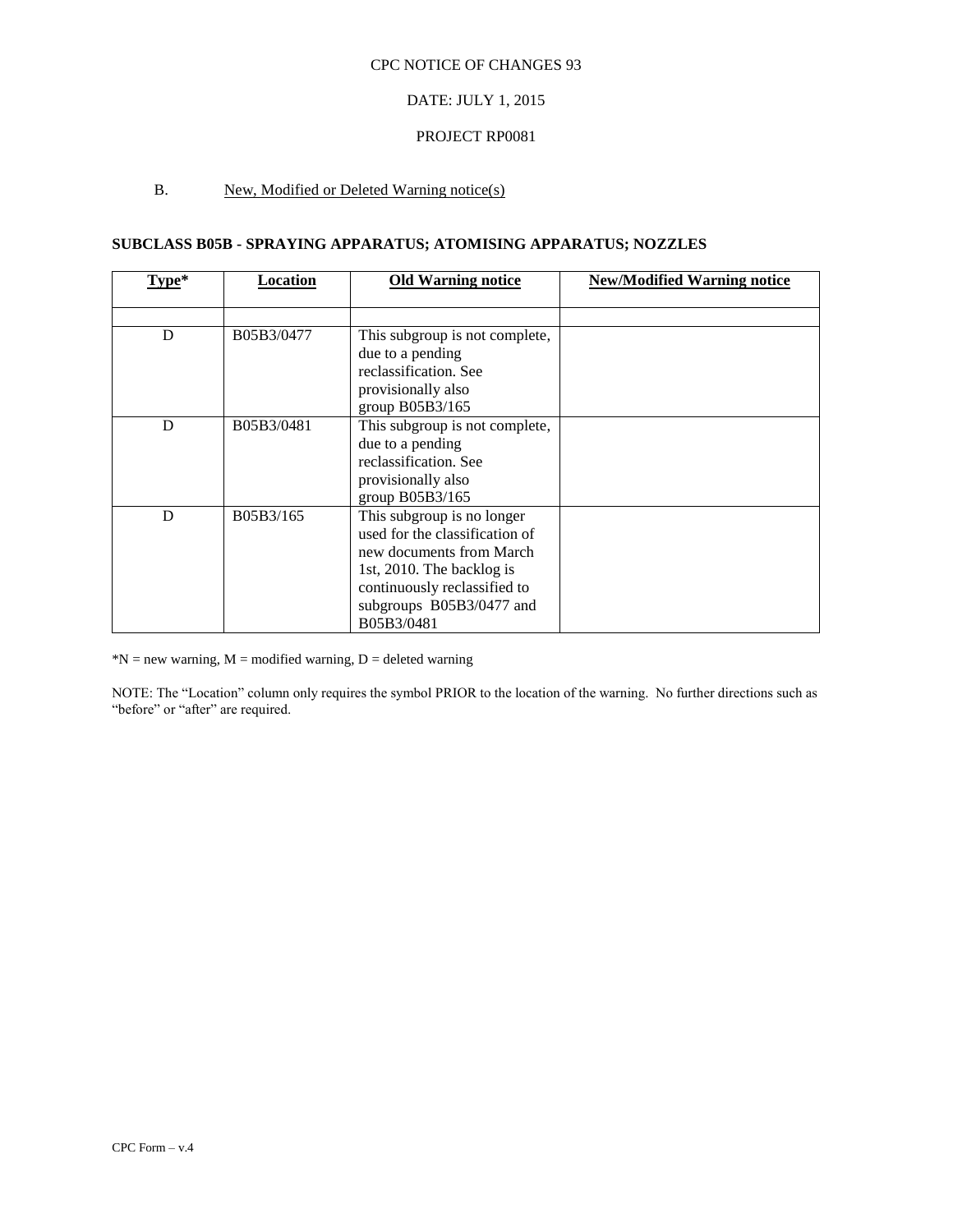# DATE: JULY 1, 2015

### PROJECT RP0081

# 3. REVISION CONCORDANCE LIST (RCL)

| Type* | From CPC Symbol (existing) | To CPC Symbol(s)         |
|-------|----------------------------|--------------------------|
|       | B05B3/165                  | B05B3/0477<br>B05B3/0481 |

 $*C$  = entries with modified file scope where reclassification of documents from the entries is involved;  $Q$  = new entries which are firstly populated with documents via administrative transfers from deleted (D) entries. Afterwards, the transferred documents into the Q entry will either stay or be moved to more appropriate entries, as determined by intellectual reclassification;  $D =$ deleted entries.

NOTES:

- Only C, D, and O type entries are included in the table above.
- When multiple symbols are included in the "To" column, avoid using ranges of symbols in order to be as precise as possible.
- For administrative transfer of documents, the following text should be used: "< administrative transfer to XX>" or "<administrative transfer to XX and YY simultaneously>" when administrative transfer of the same documents is to more than one place.
- Administrative transfer to main trunk groups is assumed to be "invention information", unless otherwise indicated, and to 2000 series groups is assumed to be "additional information".